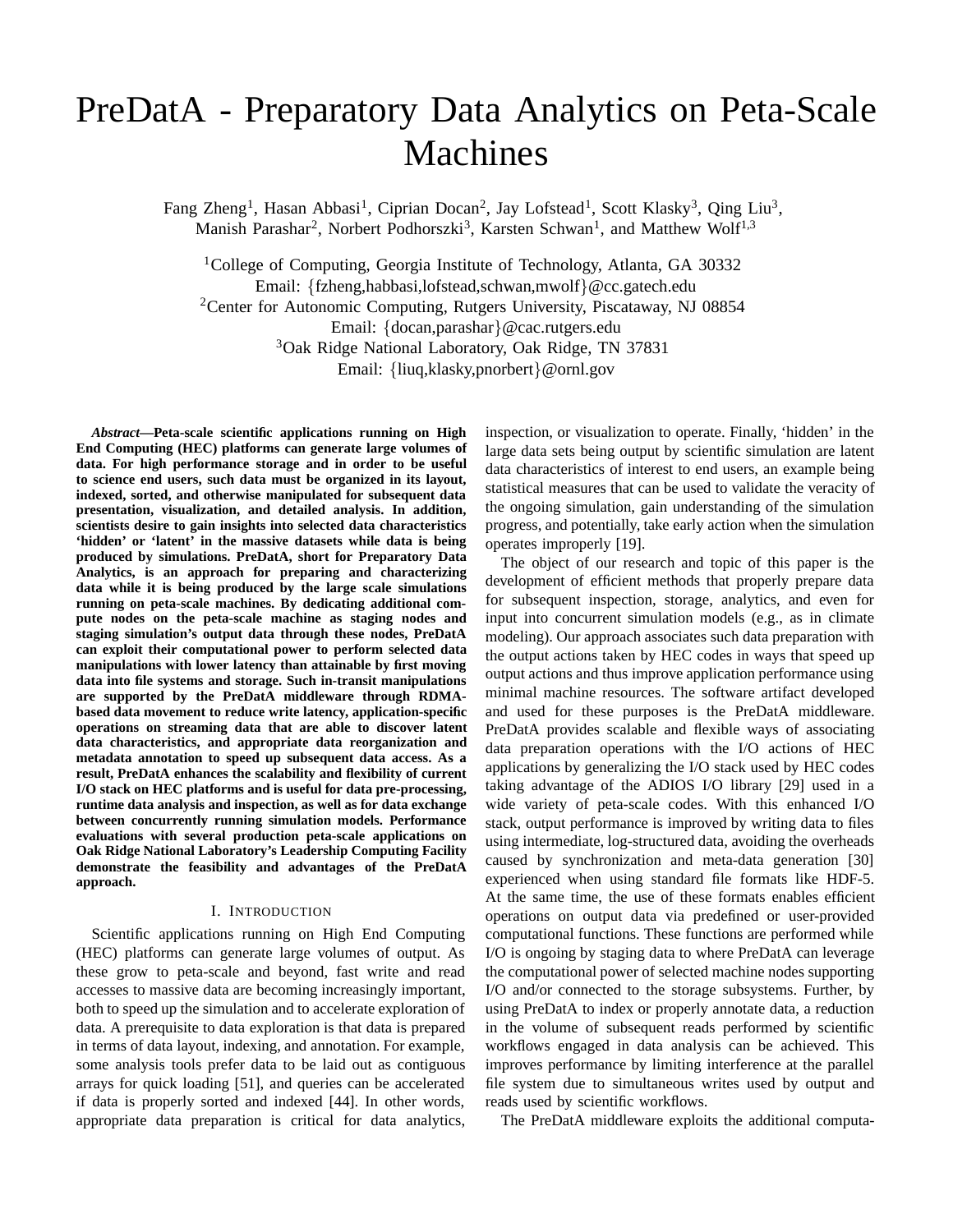tional and memory resources provided by a staging area resident on the peta-scale machine. Output data are moved from compute to staging area nodes asynchronously to reduce write latency. PreDatA operations are applied to data prior to leaving the compute node and/or on data buffered in the staging area. The middleware provides a pluggable framework for executing user-defined operations such as data re-organization, realtime data characterization, filtering and reduction, and select analysis (or pre-analysis). These are specified in ways natural to the 'streaming' context. Despite this rich functionality, PreDatA offers levels of performance not provided by current file system-based approaches to analyzing output data, as shown with extensive experiments in this paper.

PreDatA performance is evaluated with several production peta-scale applications on Oak Ridge National Laboratory's Leadership Computing Facility platform. For one application, GTC [22], at the scale of 16,384 compute cores and with 1.5% additional resource usage, PreDatA hides write latency by up to 99.9%, improves total simulation time by 2.7%, and achieves a 1.5% saving in total CPU usage compared with performing pre-analytics in the compute nodes. In this experiment, PreDatA generates scientifically meaningful statistics from the 260GB output data in one simulation time step in about 40 seconds. For another application, Pixie3D [10], using PreDatA to re-organize the array layout of output data from 16,384 cores improves subsequent read performance for these output files by 10 times compared to when no such reorganization is performed. At the same time, total execution time of the simulation is increased by 1% with only 0.7% additional resource usage.

The remainder of the paper is organized as follows. Section II introduces the data management challenges for the two motivating applications. Sections III and IV present the design and implementation of PreDatA, respectively. Section V applies the PreDatA approach to the two driver applications, and Section VI evaluates the resulting performance demonstrating the advantage over other online and/or offline approaches. Section VII summarizes related work, and Section VIII concludes the paper.

#### II. APPLICATION DRIVERS

The development of PreDatA has been driven by the output and analysis needs of two production peta-scale codes, GTC and Pixie3D, both of which are capable of scaling to tens of thousands of cores and generating Terabytes of data in typical production runs.

# *A. The GTC Fusion Modeling Code*

The Gyrokinetic Toroidal Code (GTC) [22] is a 3- Dimensional Particle-In-Cell code used to study microturbulence in magnetic confinement fusion from first principles plasma theory. It outputs particle data that includes two 2D arrays for electrons and ions, respectively. Each row of the 2D array records eight attributes of a particle including coordinates, velocities, weight, and particle label. The last two attributes, process rank and particle local ID within



Fig. 1. Illustration of PreDatA Operations on GTC Particle Data

the process, together form the particle label which globally identifies a particle. They are determined on each particle in the first simulation iteration and remain unchanged throughout the particle's lifetime. These two arrays are distributed among all cores and particles move across cores in a random manner as the simulation evolves resulting in an out-of-order particle array. In a production run at the scale of 16,384 cores, each core can output two million particles roughly every 120 second resulting in 260GB of particle data per output. GTC employs the ADIOS BP format [29], a log-structured, write-optimized file format for storing particle data.

As illustrated in Fig. 1, three analysis and preparation tasks are performed on particle data. The first involves tracking across multiple iterations a million-particle subset out of the billions of particles, requiring searching among the hundreds of 260GB files by the particle label. To expedite this operation, particles can be (and for our example are) sorted by the label before searching. The second task performs a range query to discover the particles whose coordinates fall into certain ranges. A bitmap indexing technique [44] is used to avoid scanning the whole particle array and multiple array chunks are merged to speed up bulk loading. The third task is to generate 1D histograms and 2D histograms on attributes of particles [20] to enable online monitoring of the running GTC simulation. 2D histograms can also be used for visualizing parallel coordinates [20] in subsequent analysis.

## *B. The Pixie3D Code*

Pixie3D [10] is a 3-Dimensional extended MHD (Magneto Hydro-Dynamics) code that solves the extended MHD equations in 3D arbitrary geometries using fully implicit Newton-Krylov algorithms. Pixie3D employs multigrid methods in computation and adopts a 3D domain decomposition. The output data of Pixie3D consists of eight, 3D arrays that represent mass density, linear momentum components, vector potential components, and temperature, respectively.

As illustrated in Fig. 2, various diagnostic routines are performed on Pixie3D output data to generate derived quantities such as energy, flux, divergence, and maximum velocity for diagnostics purpose. These derived quantities, along with the raw output data, are then read by visualization tools like VisIt for interactive visual data exploration. Pixie3D employs the BP file format for fast write performance. Array layout reorganization is performed to speed up read access.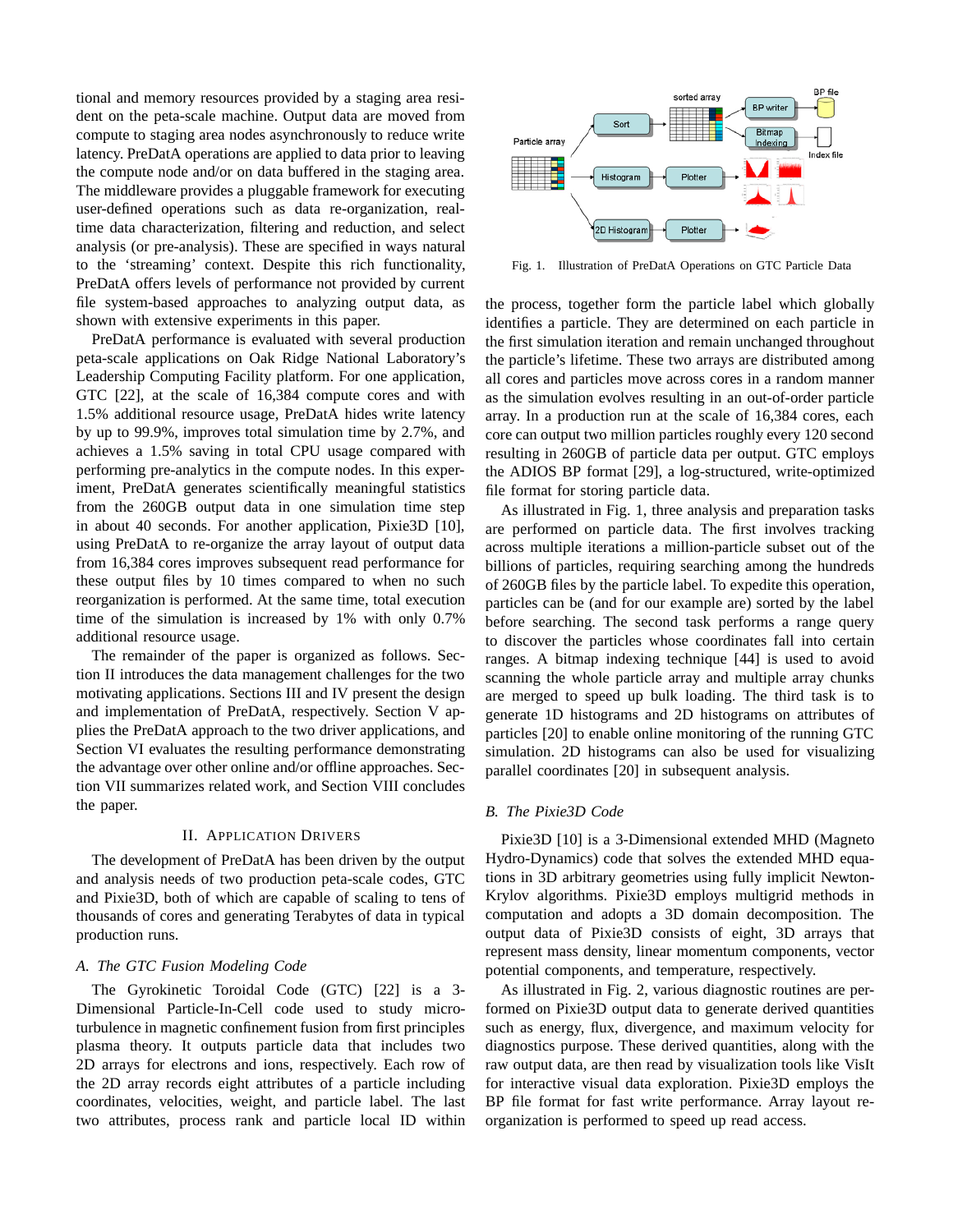

Fig. 2. Illustration of PreDatA Operations on Pixie3D Output Data

# *C. Using the Staging Area for Flexible Scalable I/O and Pre-Data Analytics*

Conventionally, data preparation and analytics are performed either in compute nodes where the simulation is running (see Fig.  $3(a)$ ) or offline (see Fig.  $3(b)$ ):

*In-Compute-Node approach*: operations are performed in the compute nodes where output data is generated. The processed output is then written to the parallel file system.

*Offline approach*: the simulation dumps data to a parallel file system. Analysis codes running on other resources read such data and operate on it.

These two approaches to processing simulation output data differ in terms of their respective costs and limitations. For the In-Compute-Node approach, the overhead of data processing operations is visible to the simulation with consequent expenses in terms of CPU hours at scale. Performance advantages result if In-Compute-Node actions reduce output volumes, but severe performance penalties arise if data processing operations do not scale with the simulation. For the Offline approach, if the data volume is large, intermediate files may consume considerable storage resources, and parallel file system write and read times can be dominant causing high latencies and unacceptable levels of perturbation of peak file system performance. Therefore, it is clear that additional methods are needed to satisfy the I/O and data processing needs of the two representative peta-scale codes mentioned above.

One such method is the *Staging Area* approach shown in



Fig. 3. Alternative Data Processing Methods for Scientific Simulations. 'CN' denoes compute tnode, 'S' denotes simulation, and 'F' denotes data operation



Fig. 4. PreDatA Middleware Architecture

Fig. 3(c). In this approach, a reasonable number of compute nodes are reserved as a Staging Area for staging data and hosting operations to apply to staged data before it reaches storage. Asynchronous execution within the Staging Area hides the processing costs from the simulation and affords an opportunity to employ less scalable operations 'at scale' since the Staging Area is small in comparison to the number of compute nodes being used (e.g., using a ratio of 128:1 for compute cores to staging cores). It is also possible to reduce disk accesses by pre-processing data so as to permit later analytics to focus on the data that is most relevant. Using these insights, the PreDatA middleware exploits the benefits of the Staging Area approach.

## III. PREDATA MIDDLEWARE DESIGN

The PreDatA middleware design augments the current I/O stack on HEC platforms with data staging and in-transit processing capabilities by exploiting computational resources in both compute nodes and the staging area for preparatory data analytics.

As shown in Fig. 4, the PreDatA middleware resides in both the compute nodes on which the application runs and the staging nodes. Operations can be hosted in either location. When the application performs I/O actions, PreDatA acquires output data through the ADIOS I/O interface [27], stages data from compute nodes to staging nodes and performs in-transit data processing along the data flow.

There are several key features of PreDatA:

*Asynchronous data movement.* Data movement from compute to staging nodes is performed asynchronously to hide write latency from the simulation at a moderate cost of data buffering in the compute nodes. PreDatA explicitly schedules such asynchronous data movement to minimize interference with the simulation's communications.

*Pluggable pre-data analytics.* PreDatA provides a pluggable framework making it straightforward for end users to specify, deploy, and debug data processing operations. The programming interface is general enough to implement a variety of operations, including data re-organization, real-time data characterization, filtering and reduction, and lightweight data analysis.

*User-defined operations.* The middleware supports userdefined data operations with common services for data access, buffer management, scheduling and executing data processing actions, and high performance data exchange and synchronization across staging nodes.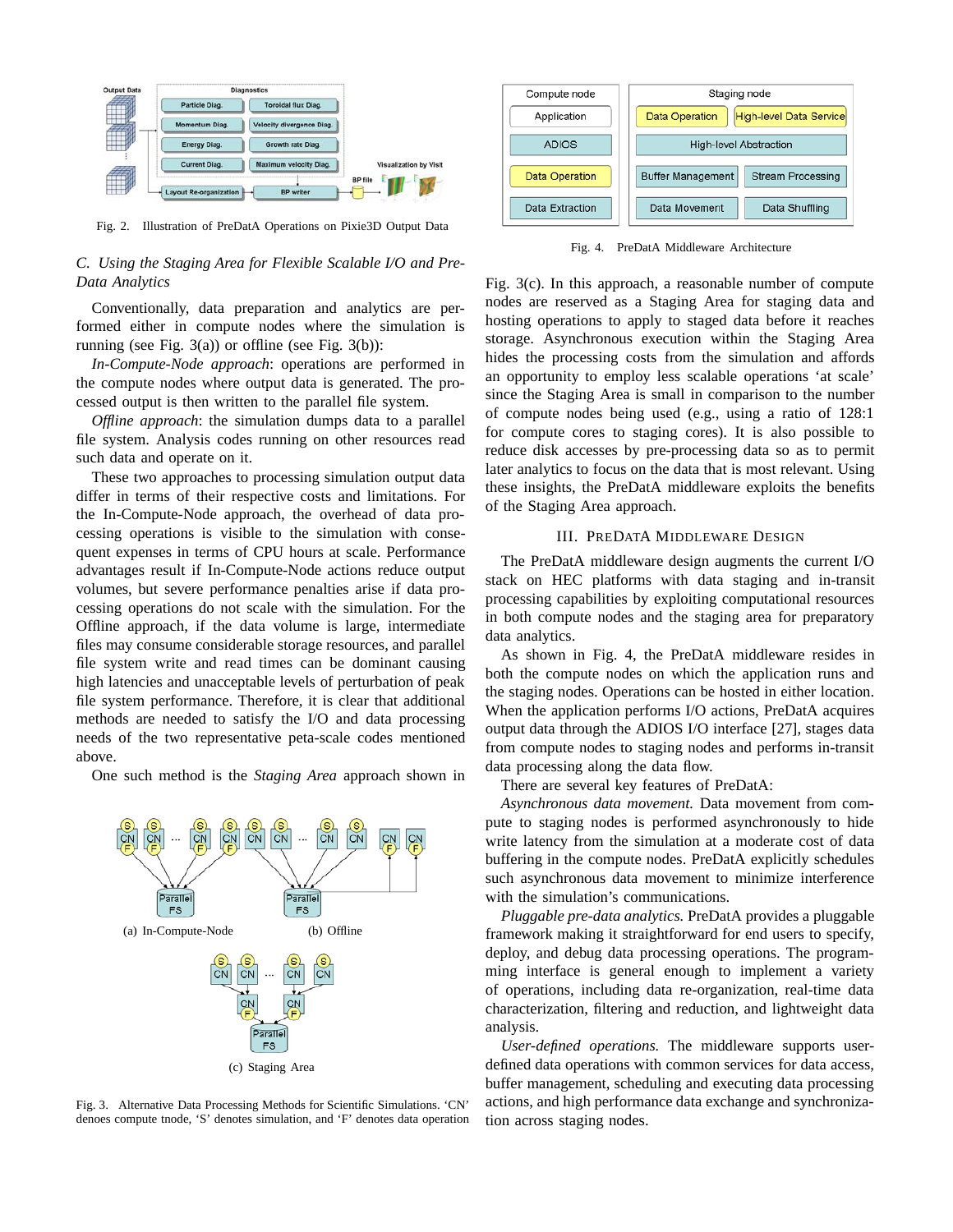*Higher-level Data Services.* The middleware also provides supports for building higher-level data services ranging from data indexing and query to inter-application data exchange.

*Integrated operations, separated from application codes.* PreDatA hides from data processing codes the complexities of data access in the staging area while meantime offering high performance through permitting such codes to directly access buffered data. I/O stack integration is performed so as to separate application codes from the potential complexities of data processing actions.

## IV. PREDATA MIDDLEWARE IMPLEMENTATION

The PreDatA middleware's implementation leverages our earlier work [2] on efficiently scheduling data movement from compute nodes to the Staging Area. The EVPath [16] high performance event system is used for efficient data buffering and manipulation in the Staging Area. The FFS [17] binary data encoding facility is used for in-transit data to provide PreDatA operations access to buffered data with rich metadata information. The ADIOS [27] library is the basis for integrating PreDatA with application I/O.

# *A. Data Extraction and Movement*

PreDatA uses the ADIOS I/O library as the basis for both the simulation's I/O stack and for PreDatA operations to access data output by the simulation. ADIOS allows for introducing PreDatA processing into the compute nodes without requiring changes to application codes, thereby insulating application code from the complexities of additional processing actions in the I/O stack. ADIOS also explicitly defines the structure of application's output data, and such meta-data information is used as a common interface for application and PreDatA operations to coordinate sharing data.

PreDatA also uses the scheduled, asynchronous RDMA [7] operations explained in [2] for extracting and moving data from compute nodes to staging nodes. The use of asynchronous RDMA reduces the write latency visible at compute nodes and scheduling such RDMA operations helps minimize interference between communications performed by the simulation vs. those used for output. This is particularly important when output data movement overlaps collective communications among compute nodes and thereby may cause severe perturbation on simulation performance.

## *B. In-transit Data Processing along Data Flow*

PreDatA augments the I/O stack resulting in the overall data flow shown in Fig. 5. There are four stages in the data flow: (1) data extraction and optional local processing in compute nodes, (2) optional aggregation in staging nodes, (3) asynchronous data movement from compute nodes to staging nodes, and (4) data stream processing in staging nodes.

When I/O is triggered in the compute nodes, output data is passed to the PreDatA runtime in the compute nodes via the ADIOS interface (shown as Stage 1 in Fig. 5). Typical output data of compute nodes consists of one or more scalars, local arrays, and/or partial chunks of global arrays. PreDatA executes



Fig. 5. Overall Data Flow of PreDatA

a user-defined routine, if provided, on the local output data (shown as Stage 1a in Fig. 5). This constitutes a optional first pass of processing on the output. Possible operations include generating meta-data such as array dimension information, calculating local min/max values of partial array chunks, and filtering out undesired regions. All output data (scalars, local arrays, partial chunk of global arrays) are then packed into a contiguous buffer, termed a *packed partial data chunk*, using the FFS [17] binary data encoding facility (shown as Stage 1b in Fig. 5). The structure of each packed partial data chunk is compatible with the ADIOS output data group definition, and metadata about the data structure is embedded in the packed partial data chunk. A data fetch request is sent to the staging node chosen by a user-overridable function *Route()* (shown as Stage 1c in Fig. 5). PreDatA provides an interface that permits the data operation in Stage 1a to attach small partial results to data fetch requests, allowing for additional flexibility in the staging area. The compute node then resumes computation while the data movement and operations are performed.

In the Staging Area, each staging node waits for data fetch requests from compute nodes. When the staging node finishes gathering requests from all compute nodes it serves, it extracts partial results attached to requests, if there are any, and performs user-defined aggregation functions on them to generate aggregated results such as global array size and offsets, prefix sum, and global min/max values (shown as Stage 2 in Fig. 5). Each staging node then begins to fetch packed partial data chunks from compute nodes (shown as Stage 3 in Fig. 5). Data chunks are processed by staging nodes one by one in a streaming manner (shown as Stage 4 in Fig. 5) and the aggregated results generated in Stage 2 are accessible from the stream processing operations.

In summary, the PreDatA middleware provides two passes across an application's output data. The first pass optionally done on compute nodes is suitable for operations that do not require global communications and/or synchronization. The second pass performed on staging nodes, in a data streaming fashion, can be used to compute global data properties and/or to reorganize data for later storage. Data streaming is critical because it is unlikely for staging nodes to have sufficient memory to hold all of the raw data generated by multiple and, often, even single simulation output steps. As is shown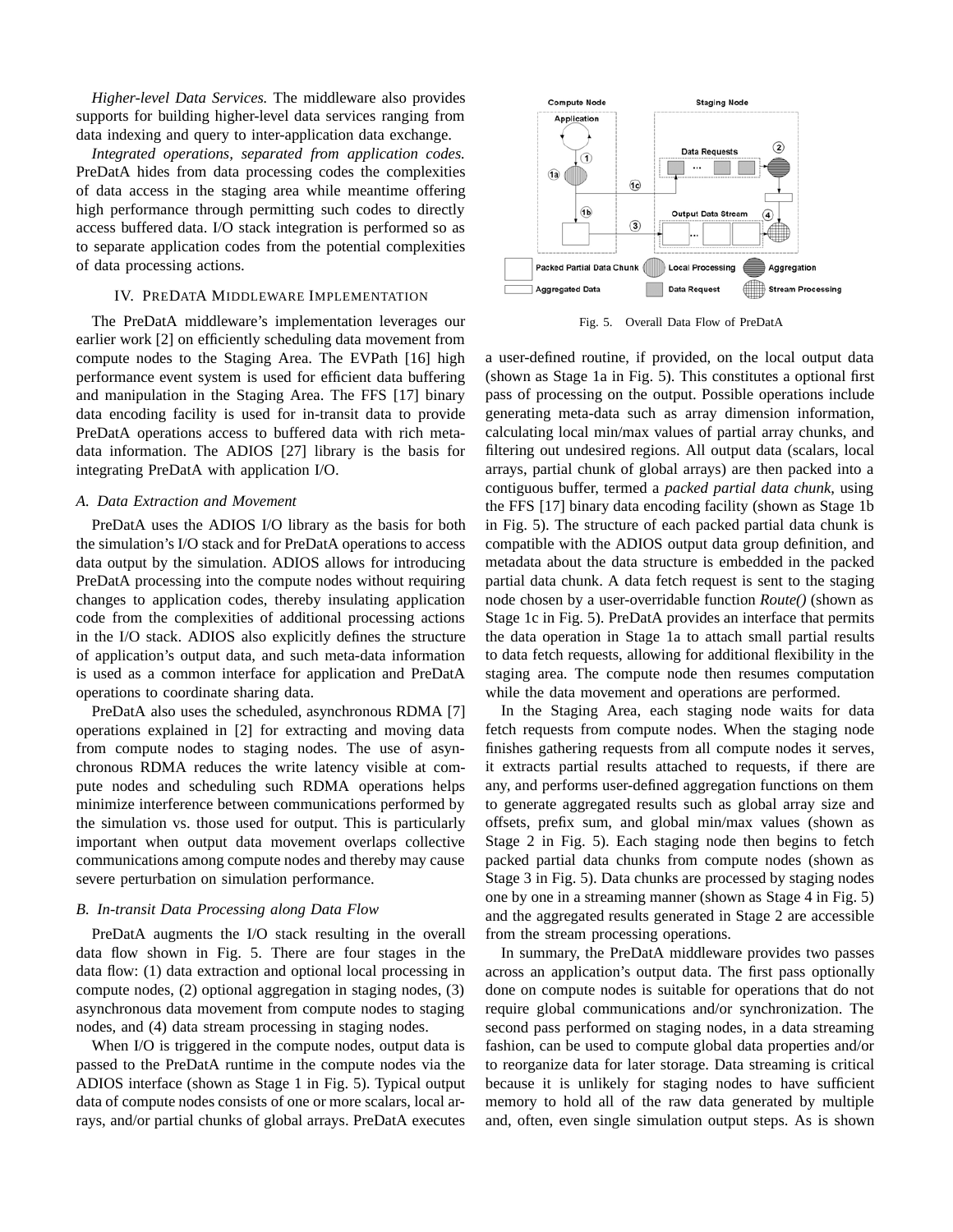in Section V, this two-pass model is sufficient to implement a variety of useful data pre-analytics.

## *C. Stream Processing in the Staging Area*

As mentioned above, the output data of each compute node is packed into a contiguous memory buffer, i.e., a *packed partial data chunk* and moved in its entirety into the Staging Area. From the Staging Area's perspective, incoming data consists of a finite number of packed partial data chunks streamed from compute nodes participating in the I/O dump. When there are multiple staging nodes, the packed partial data chunks are split into multiple streams across these nodes.

Each staging node is responsible for processing a stream of packed partial data chunks with each chunk from one compute process, which is the forth stage of the dataflow as shown in Fig. 5. The processing of such a stream is divided into five phases (as shown in Fig. 6):

*Initialize*: the *Initialize()* function of each operation is executed once at the beginning of an I/O dump with aggregated result data generated from the pre-fetch process (as shown in Fig. 5) as a parameter to initialize the operation-specific data structure and for other setup tasks.

*Map*: the *Map()* function of each operation is executed on each packed partial data chunk. Intermediate results are tagged and stored in a local buffer.

*Shuffle*: when the last chunk within the I/O dump is processed, partial results are combined locally, if the *Combine()* function is provided. Each staging node applies the *Partition()* function to route intermediate result to other staging nodes according to the associated tag.

*Reduce*: each staging node groups intermediate results, both local and those received from other staging nodes, by associated tags and then performs the *Reduce()* function on each group of intermediate results to aggregate results.

*Finalize*: when the Reduce phase finishes, each staging node executes the *Finalize()* function of each operation, which writes final results to disk, feeds data to other consumers, and/or performs necessary cleanup.

Note that this data processing model is similar to the MapReduce [11] paradigm, with five notable differences: (1) the data processing model requires that the operations only need to read data once so that data can be processed in a streaming fashion, (2) the addition of the initialize and finalize phases, (3) users can can customize the data shuffling (see Section IV-D), (4) there is no central master that has global



Fig. 6. Stream Processing in the Staging Area

knowledge of data location and task progress, and (5) there is only one round of data exchange.

A user can plug their own data operations into PreDatA middleware by implementing the functions mentioned above. They may also customize data movement scheduling policy to place data chunks within the data stream into specific order (e.g., fetching chunks in order of compute nodes' MPI rank for calculating prefix sum). Detailed API definitions are listed in Table I in Appendix.

The staging area is running as a separate MPI program launched independently with the simulation. Each MPI process runs on one staging node. Within each staging node, there are multiple threads in each MPI process that execute different pieces of the execution flow shown in Fig. 6 to exploit concurrency.

## *D. Data Shuffling*

In the Shuffle phase of stream processing, the PreDatA runtime system adopts a general ring-based communication paradigm for shuffling data among staging nodes, as shown in Fig. 7. Since every pair of nodes needs to exchange data, a series of *N* − 1 messaging rounds with the 'distance' between each pair starting at 1 and going to  $N-1$  nodes. This scheme is also used in the HiMach framework [46].



Fig. 7. Data Shuffling among Staging Nodes

Custom inter-staging-node communication can be employed using MPI for explicit message passing and using the provided access for the intermediate data buffers.

## *E. Buffer Management*

On compute nodes, additional buffering is needed to hold packed partial data chunks with a buffer size roughly equal to the output data sizes and configurable through the ADIOS configuration file. On staging nodes, all incoming packed partial data chunks are stored in buffers provided by the PreDatA runtime. The runtime maintains reference counts for recycling a buffer when the input chunk has been processed by all operations. For intermediate data received from other staging nodes during shuffling, data operation routines indicate to the runtime system when to recycle those buffers. Private buffers maintained by individual operations are its own responsibility. The latter is consistent with a basic assumption about the staging area made by the PreDatA middleware, which is that all data is maintained in in-core buffers. This means that for extremely large datasets, it is the responsibility of specific PreDatA operations to be aware of and deal with memory limitations. For assistance, PreDatA provides explicit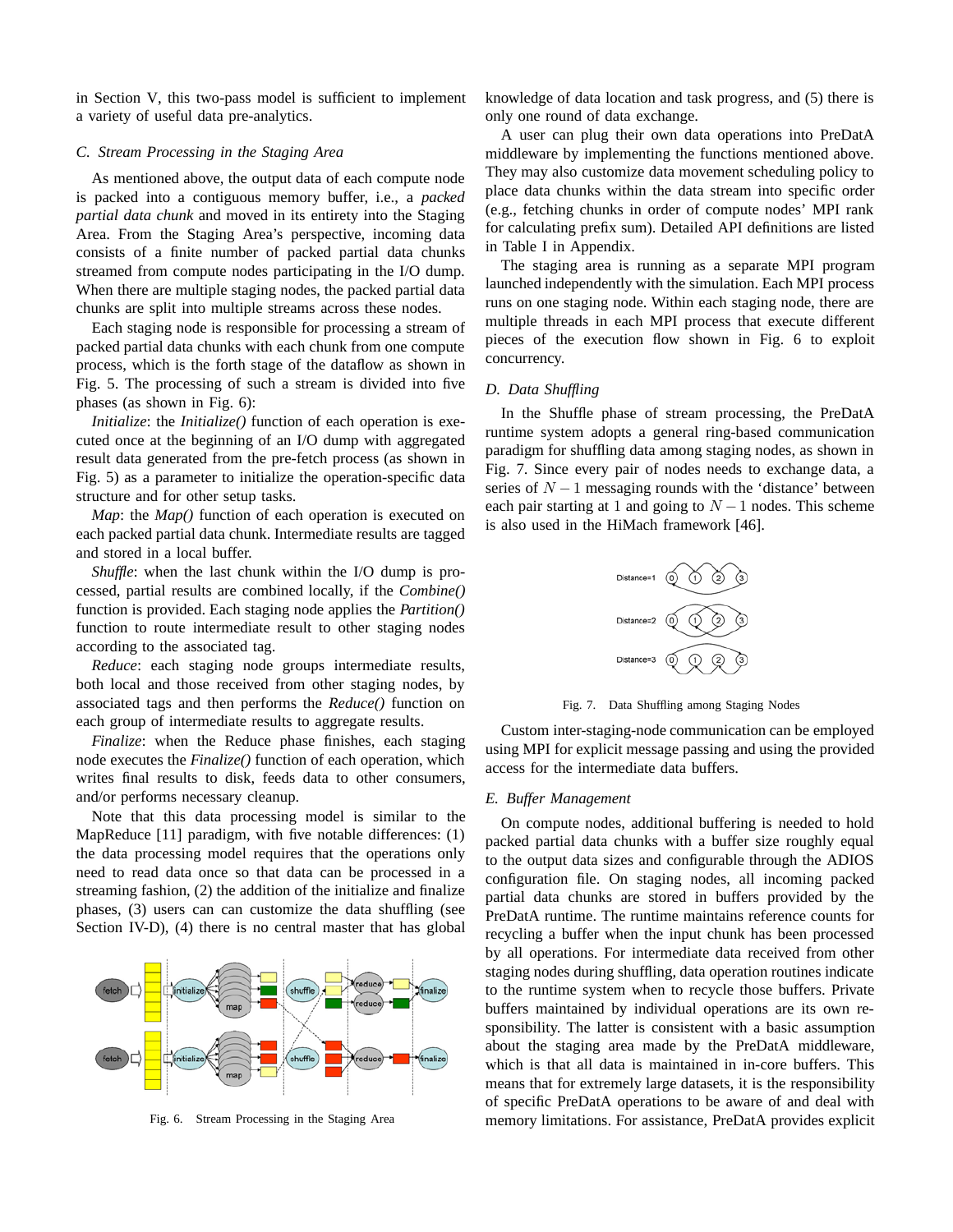memory manipulation routines that retrieve information about available memory space and allocate/de-allocate buffer space. The in-core assumption is reasonable for our target application workloads and platform, since there are no local hard disks or Solid State Drives (SSD) [36] attached to staging nodes in the tested environment. If such were present or if there were fast access to a shared parallel file system as an external buffer without concerns about perturbing output performance [28], buffer management should be extended to include out-of-core functionality.

## *F. The DataSpaces Global Data Knowledge Service*

The purpose of this section is to show that the 'in-transit' and 'online' approach of data output and manipulation used in PreDatA can be used to implement the model-to-model communications used in high performance coupled codes [3], [53]. Toward that end, we are integrating into PreDatA the high level 'DataSpaces' data indexing and query services. The intent is to demostrate the extent to which pre-data analytics can be enriched to also support the rich and flexible methods for online access to generated data required for general inter-application interactions. DataSpaces provides higher level programmable and managed services for (1) data sharing – between operations working on a common set of data; (2) data redistribution – between operations with different data discretization and running on a different number of processors; (3) data indexing – data hashing for fast access; and (4) data querying – application data retrieval based on custom selectors. With  $(1)$ – $(4)$ , it provides the abstraction of a virtual semantically-specialized shared data space that can be asynchronously and flexibly accessed using simple yet powerful operators (e.g., *put()* and *get()*) that are agnostic of the location or distribution of data.

DataSpaces incorporates flexible mechanisms that can fetch and index data, on-the-fly, from multiple different sources, as shown in Fig. 8. It can even extract data directly from a running application. It can store incoming data locally in the staging area or share it with the collaborating frameworks, index it for fast access, and serve it in response to logged or incoming user queries. Datasets composed of both, homogeneous data types, e.g., doubles, floats or integers, as well as heterogeneous data types, e.g., aggregate structures of doubles, floats or integers, are supported.

DataSpaces implements a flexible querying mechanism that



Fig. 8. Example of application to application coupling implemented using the querying framework.

allows applications to request individual values as well as contiguous regions of data based on simple descriptors that are semantically meaningful to the application. For example, in the case of typical simulation data, data can be indexed based on its geometric coordinates within the multidimensional discretization used by the simulation allowing it to be queried using geometric descriptors that are meaningful to the application. Queries may be generated by users or by other applications. For example, each instance of a distributed querying application running on multiple nodes can query distinct and relevant sub-regions of data as needed. Similarly, a user can query sub-regions of interest only when they are needed or can register sub-regions of interest for continuous querying. In the latter case, for example, the user is notified automatically every time new data items that lie within the regions of interest are inserted into the space.

DataSpaces also supports aggregation and reduction queries. For example, queries can request the maximum or minimum value for a particular field in a given sub-region, or the average value of a specified field within a given region. Note that, from the perspective of a querying end user or application, the querying and data transfer process is transparent and independent of data distribution, i.e., the data comprising the query response may come from different nodes of the application that generated the data and served by different DataSpaces framework nodes.

DataSpaces complements the indexing and querying services with an in-memory data storage service. The storage service can be used to maintain private copies of the data extracted directly from a running application or store shared copies of the data processed by collaborating frameworks. The storage service incorporates a data coherency protocol that manages interactions with the data and ensures data integrity when multiple entities simultaneously query the data.

DataSpaces maintains load balancing at two levels. First, the storage service distributes the data evenly across the DataSpaces nodes, and second, the indexing service dynamically distributes the index metadata across the DataSpaces nodes to distribute incoming queries across these nodes.

## V. APPLICATION EXPERIENCES

The two driver applications mentioned in Section II are used to evaluate the PreDatA middleware and higher level DataSpaces services. This section describes the implementation of various data operations for the two applications with the PreDatA middleware.

# *A. GTC*

Sorting, histogram, and 2D histogram operations are tested for GTC. The sorted particle data are written into BP files from the Staging Area. The Bitmap index is not explored for paper space reasons.

*Sorting and BP Writer:* Two PreDatA operations are used to sort and store electron and ion arrays, respectively. For each operation, the first pass on the data, done in compute nodes, gathers the sizes of all local arrays. Based on that,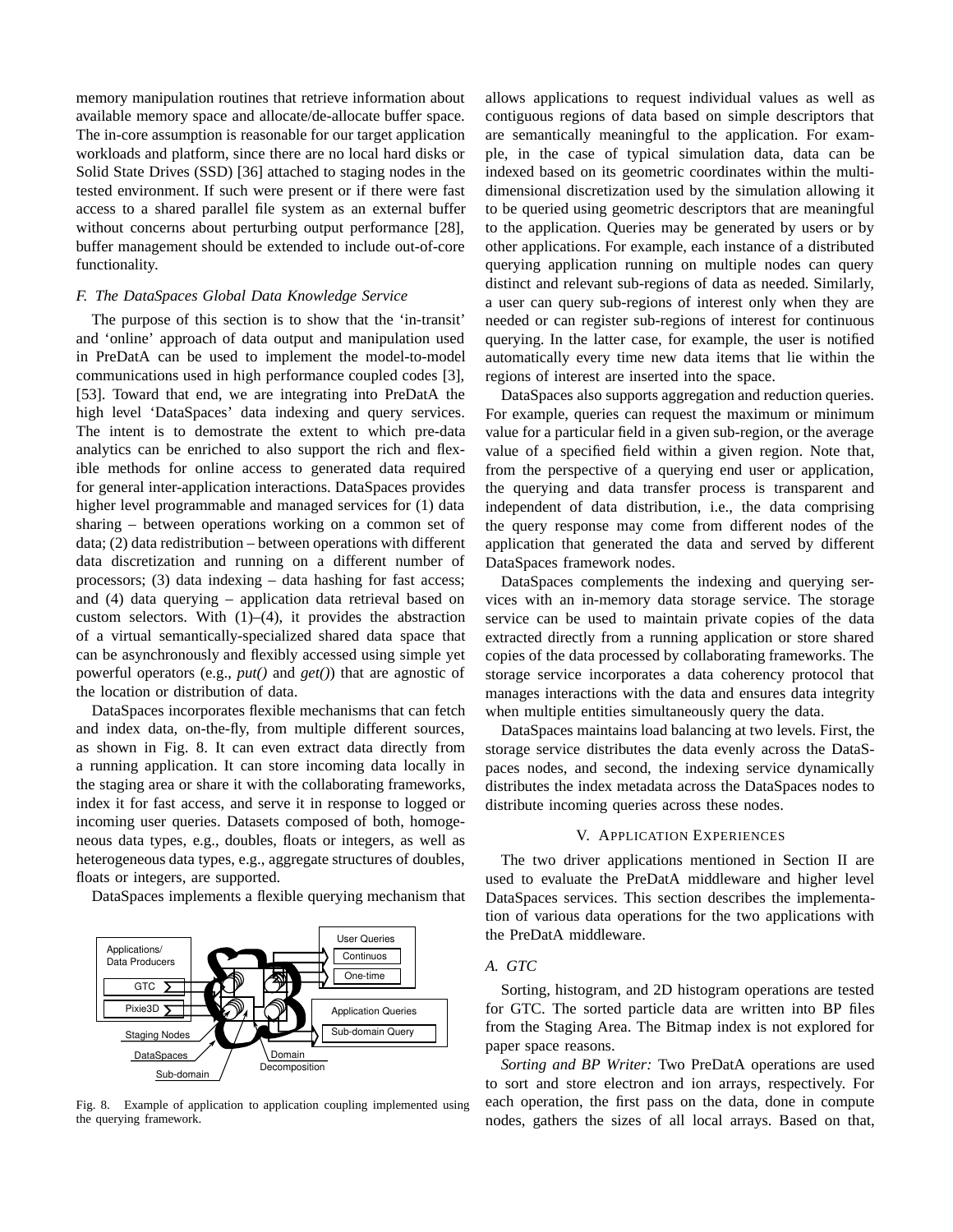the *Initialize()* function pre-allocates buffers to hold particles belonging to the local staging node and calculates prefixsums for a subsequent merge sort. The *Map()* function emits each particle as a key-value pair, in which the key is the process rank attribute of the particle and the value consists of all eight attributes of each particle. The *Partition()* function routes particles to their respective staging nodes where they are grouped by key. The *Reduce()* function performs a merge sort and copies each particle to its proper location in the global array. The *Finalize()* function writes the sorted global array to a single BP file using ADIOS MPI-IO output method and frees the local buffers.

*Histogram:* The first pass on the data, done in compute nodes, gathers the min/max values of all attributes in local arrays. The *Initialize()* function calculates global min/max values from that and sets up bin boundaries. For each attribute of each particle, the *Map()* function determines which bin the attribute value falls into and emits a key-value pair where the key is in the form of (attribute ID, bin ID) and the value equals to 1. The *Combine()* function merges partial results. The *Partition()* function returns 'staging node 0' so that all intermediate count values are sent to that node. The *Reduce()* function merges intermediate counts to determine global counts. The *Finalize()* function generates a histogram graph for each attribute from global count values using the PGPLOT [38] library and saves both images and raw binary histogram data.

*2D Histogram:* the 2D histogram operation calculates a 2D histogram for each pair of adjacent attributes. The implementation is similar to Histogram except that it uses (attribute ID, bin ID of first attribute, bin ID of second attribute) as the key to tag the intermediate results.

# *B. Pixie3D*

An array layout re-organization operation is created for Pixie3D. This operation merges partial array chunks into larger contiguous ones for each of the eight 3-Dimensional arrays in Pixie3D's output and writes merged arrays to a BP file. Implementation of various diagnostic routines for Pixie3D output data are ongoing.

*Array Layout Re-organization:* the *Route()* function performed on each compute node redistributes 3-Dimensional array data to staging nodes along the minor dimension of 3-Dimensional arrays. This data redistribution scheme makes sure array chunks moved to the same staging node are adjacent. The *Initialize()* function pre-allocates a contiguous buffer to hold organized arrays. The *Map()* function copies each slice of an array to its destination in the buffer. There is no data exchange among staging nodes because of the redistribution schemes used on compute nodes. The *Reduce()* function is empty. The *Finalize()* function writes reorganized arrays to a single BP file using the ADIOS synchronous MPI-IO method and frees the buffer.

### VI. PERFORMANCE EVALUATION

As described above, the placement of operations can greatly affect their performance, the timeliness of the output, and impact the overall system performance. By evaluating several different operators using different placement choices, the benefits of the flexible placement and in-transit processing is demonstrated. Operations for two peta-scale applications, GTC and Pixie3D, are used to evaluate the PreDatA middleware. Performance of DataSpaces global data knowledge service is also evaluated with GTC to demonstrate the feasibility of building high-level data services with PreDatA.

#### *A. Experimental Environment*

Experiments are run on Oak Ridge National Laboratory's Cray XT4/XT5 Jaguar platform. The XT5 partition contains 18,688 compute nodes in addition to dedicated login/service nodes. Each compute node contains two quad-core AMD Opteron 2356 (Barcelona) processors running at 2.3 GHz, 16GB of DDR2-800 memory, and a SeaStar 2+ router. The resulting partition contains 149,504 processing cores, more than 300TB of memory, over 6 PB of disk space, and a peak performance of 1.38 petaflop/s. The XT4 partition contains 7,832 compute nodes in addition to dedicated login/service nodes. Each compute node contains a quad-core AMD Opteron 1354 (Budapest) processor running at 2.1 GHz, 8 GB of DDR2-800 memory, and a SeaStar2 router. The resulting partition contains 31,328 processing cores, more than 62 TB of memory, over 600 TB of disk space, and a peak performance of 263 teraflop/s. For each case described below, we run each test case 5 times and use the best samples in both In-Compute-Node and Staging configuration for plotting to control for interference in the shared experimental environment.

## *B. GTC Performance*

The GTC experiments are performed on the XT5 partition of Jaguar. As is typical with a production run, the GTC jobs are configured to deploy a single MPI process per node that spawns 8 OpenMP worker threads, one per core. I/O is only performed by the MPI processes. For GTC, three operations are tested: particle sorting, histogram generation, and 2D histogram generation. Each of these operators is applied to both the electron and ion particle arrays output with I/O interval of about every 120 seconds. Weak scaling is employed with 132MB total written per process for the two particle arrays. The Staging Area is configured to deploy 2 MPI processes per node with 4 worker threads per MPI process. The size of the Staging Area is adjusted to maintain a ratio of compute cores to staging cores of 64:1 (1.5%). That is, for each 64 nodes with compute processes (512 OpenMP worker threads), 1 node (2 staging processes for a total of 8 worker threads) is employed for staging. The tests are performed in two ways. First, all operations are performed in compute nodes and use synchronous MPI-I/O to write results ('In-Compute-Node' configuration). Then they are performed in Staging Area ('Staging' configuration).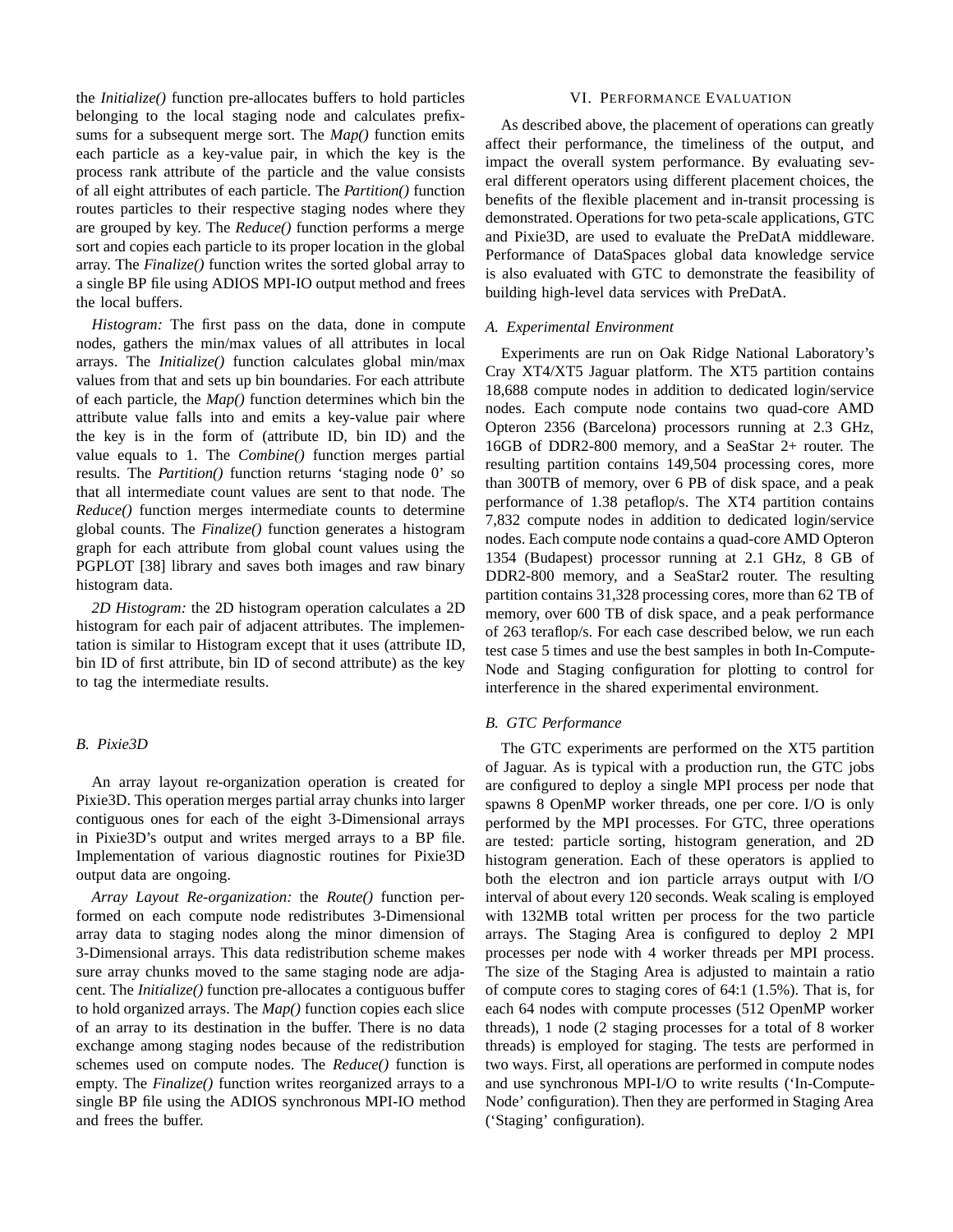

Fig. 9. Timing Results for Individual Operations

*1) Performance of Individual Operations:* In this section we study the performance results for each operation.

*Sorting Operation:* Fig. 9(a) and 9(d) compare the performance of sorting using the In-Compute-Node configuration and the Staging configuration. Sorting is an example of communication intensive operations because it involves all-toall communication and has minimal computational demands. When sorting in compute nodes, the data shuffle time among compute nodes increases dramatically as the operation scales and such cost is visible to simulation. On the other hand, sorting in the Staging Area takes at most 33 seconds at all scales, which is much less than the 120-second I/O interval. Therefore, performing sorting operation in Staging Area can mask the cost of sorting from simulation because of asynchrony. There are, however, 30 seconds of latency in Staging configuration, two orders of magnitude longer than the In-Compute-Node configuration. This tradeoff demonstrates the importance of placement: if the goal is to optimize simulation time, placing the sorting operation in Staging Area is better, but if the latency of generating sorted data is more critical, placing the operator in compute nodes is a better choice.

*Histogram Operation:* As shown in Figs. 9(b) and 9(e), the histogram operation is computation dominant with communication contributing only a very small portion of the total operation time. While performing this style of computation intensive operation in the compute nodes takes less wall clock time, the perturbations to the total simulation time can be much larger due to the impact of I/O operation for saving histogram results. The time for writing the 8 MB histogram files ranges from 0.25 seconds to 7 seconds, which adds to the total simulation time. This reveals a different advantage for the Staging configuration: insulating simulation from variation in file system performance. Since the increased cost of computing the histogram is hidden by the asynchronous data transfer and operation savings, using the Staging configuration is still generally advantageous. For those cases where one has computation-intensive operations without a subsequent I/O operation or if latency is very important, using the 'In-Compute-Node' configuration is superior.

*2D Histogram Operation:* Similar to the Histogram operation, the 2D Histogram operation is computation dominant, as shown in Figs. 9(c) and 9(f). While the computation and communication requirements for generating the 2D histograms is larger, the same conclusions can be drawn.

In summary, the results shown in this section demonstrate that for operations with different computation and communication characteristics, offloading operations from compute nodes to staging nodes generally helps mask the cost and variation of operation and associated I/O activity from simulation because of asynchrony but introduces longer latency for operation to finish because of the capacity mismatch between compute nodes and staging nodes. Depending on the latency requirements and variability in the system, performing these operations in a Staging configuration can contribute a performance improvement for some operations and insulation from system variability for others. In both cases, strict or weak latency requirements can override a short-term cost for an overall benefit.

*2) Simulation Performance:* This section evaluates the GTC simulation performance in two different configuration. Fig. 10(b) shows the total execution time of the GTC simulation for the two different configurations at various scales ranging from 512 to 16,384 compute cores. The Staging configuration improves the simulation's total execution time by 2.7% to 5.1% over the In-Compute-Node configuration (as shown in Fig.  $10(a)$ ).

The breakdown of total execution time (shown in Fig. 10(b)) explains the performance advantage of the Staging over the In-Compute-Node approach:

Firstly, the Staging approach hides write latency via asynchronous data movement. For example, at the scale of 16,384 compute cores, 8.6 seconds are required, on average, to write 260GB of particle data with the ADIOS synchronous MPI-I/O method. The visible I/O blocking time with the Staging configuration is reduced to 0.30 seconds on average. This improvement of write latency increases with simulation scale.

Secondly, the Staging approach also insulates the simulation from the increasing time costs for performing the operations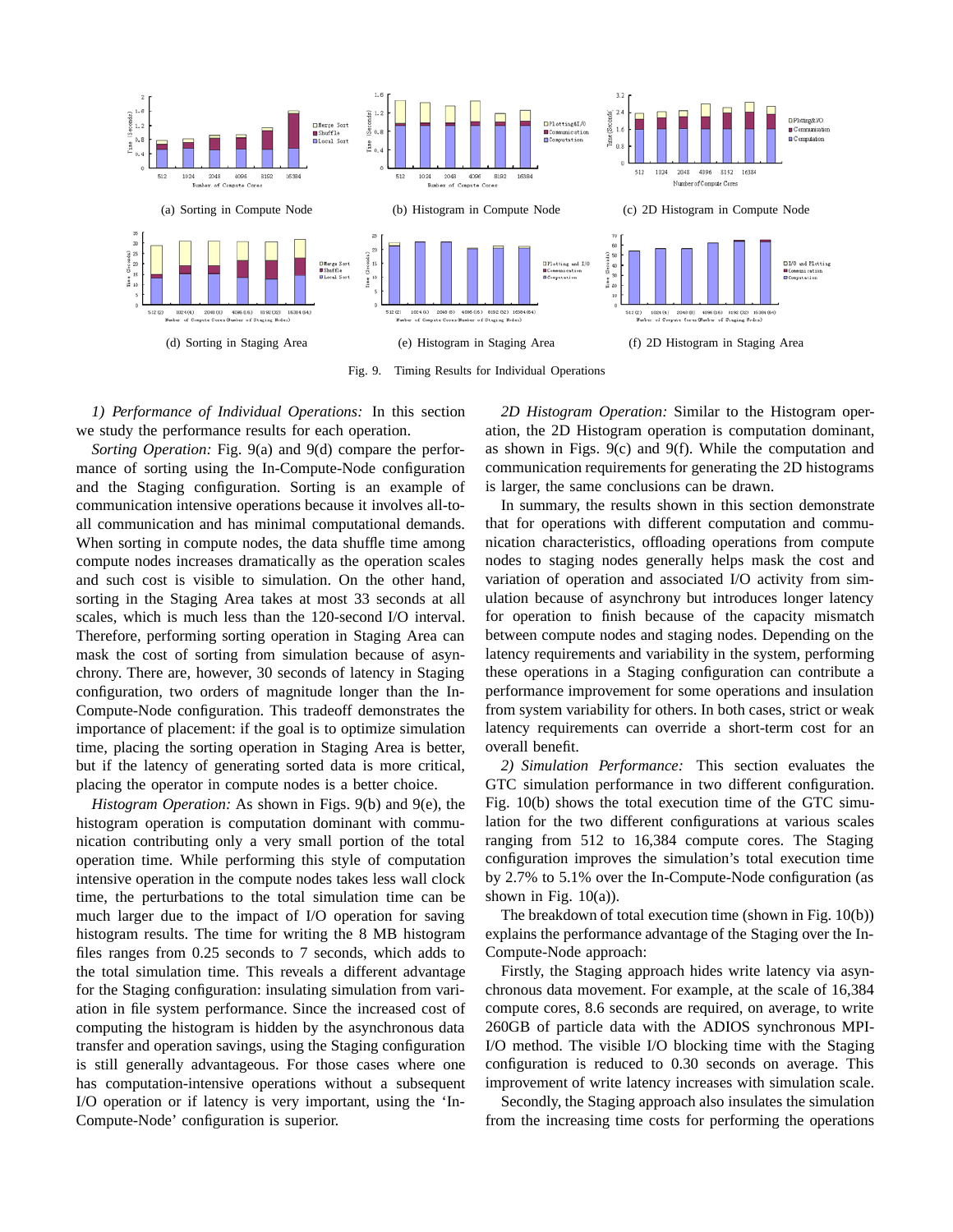



Fig. 10. GTC Simulation Performance

as the simulation scales since these operations are done in the Staging Area concurrently and asynchronously with the simulation. For the In-Compute-Node configuration, the time spent in operations increases from 3.0% to 4.1% as the simulation scales from 512 to 16,384 cores. With the Staging approach, the simulation spends no time carrying out such operations. While it is true that the Staging Area experiences a larger proportional time in performing the operations, the time insulating effects of asynchronous I/O afford using more time without impacting the application wall clock time.

Thirdly, potential interference between asynchronous data movement with the simulation's communications is minimized by properly scheduling data movement. The comparison of main loop time for the two different configurations shows that Staging may slow down the computation due to contention on the shared network, especially at large scales. However, by properly scheduling data movement, this interference is controlled to be less than 6%.

Overall, the reduction in visible I/O and operation times on compute nodes outweighs the interference experienced by the simulation due to asynchronous I/O and the insulating effects of decoupling the simulation I/O from variations in the file system performance improves the total execution time and reduces variation in the performance in spite of some increased latencies for performing some styles of operations. In terms of total CPU usage cost, calculated as total simulation time multiplied by total cores used, the Staging configuration is less costly when compared with the In-Compute-Node configuration at all scales (as shown in Fig. 10(a)). There is a decline of savings from 8,192 to 16,384 cores mainly due to the interference of asynchronous data movement. At the scale of 16,384 compute cores, however, running the simulation with

the Staging configuration still saves 98 CPU hours in total compared with the In-Compute-Node configuration for a 30 minute simulation run. This suggests that the Staging approach helps GTC achieve better scalability in terms of total cost of both simulation and data preparation.

*3) Offline Operations Discussion:* Considerations for using offline operations are different from online operations. Instead of compute time and communication load being dominant factors, data storage requirements and file system interference generated are major concerns. Typically, offline operations, while slower to perform and much longer latency to completion, can be done cheaply or free. For operations that do not generate a reduction in data and instead generate approximately equivalent data in a different organization, such as sorting and layout re-organization, an offline approach would cost additional storage resource for intermediate data and meanwhile impact the file system by reading all of the data and writing it again. For example, when running at the scale of 65,536 cores, the particle data of GTC is 1TB per I/O dump. Offline sorting would cost 1 TB additional storage space every 120 seconds and the entire 1 TB would have to be read back in before it is rewritten. This moves the data through the disk controllers three times rather than once. Secondly, given the huge volume of GTC data, the read and write latency would be hundreds of seconds making the offline approach unsuitable for online data monitoring. For these sorts of operations, intransit data manipulation is a big win.

For operations like the histogram and 2D histogram, the advantage of in-transit is still present. Using the same 1 TB per I/O dump output, two trips through the disk controller are required. While the output of this style of operation is comparatively very small, the impact of reading all of the data to generate the histograms both generates potentially large latency and long-term impact to the file system performance.

*4) Evaluation of the DataSpaces Global Data Knowledge Service:* To evaluate if the DataSpaces query engine can service queries on particle data in a timely manner without blocking the simulation between two successive I/O operations, a prototype implementation of the DataSpaces indexing and querying service is deployed on the staging nodes. The particles output from the GTC application are first sorted using the sorting operation, and then indexed by DataSpaces based on the *local id* and *rank* attributes to create a  $2 \cdot 10^6 \times 256$ 2-D domain space. This spaces is then uniformly distributed across the DataSpaces compute cores in the Staging Area. On average, at all simulation scales ranging from 512 to 16,384 cores, the time required to fetch data from the GTC simulation is 20.3 seconds, sorting takes 30.6 seconds, and indexing takes 2.08 seconds. In total, it takes no more than 55 seconds for DataSpaces to prepare the data for query.

A test querying application that queries the entire domain space is deployed on additional compute cores (referred to as 'querying application cores' in subsequent text). In the experiments, the querying application cores partition the particle data among themselves and issue 11 consecutive queries to disjoint regions of the data. The particle sub-regions is 200MB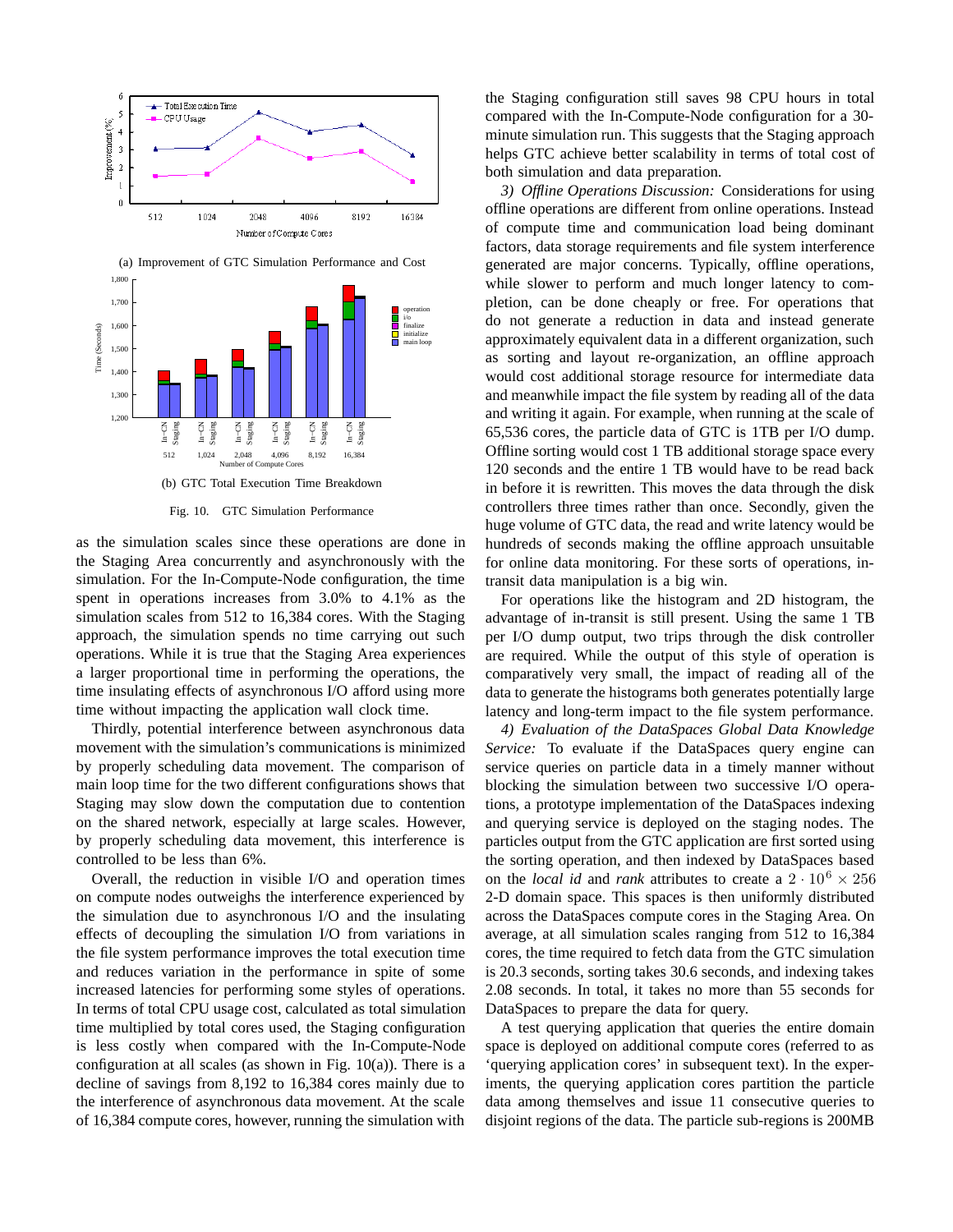





Fig. 12. Query Time

in size for each querying application core. Since no a-priori knowledge is assumed about the existence of the particles data or its distribution, the first query includes query setup operations such as hashing, data discovery, query routing and data retrieval, and is significantly more expensive to perform as seen in Fig. 11. However, it is a one-time cost and subsequent queries are much faster. The setup time shown in Fig. 11 is an average value across the number of querying application cores and the hashing time is an average over the number of setup queries received at each core running a DataSpaces server in the staging area.

The query execution time for different numbers of querying application cores is plotted in Fig. 12. The plotted times are an average over the number of queries executed and over the querying application cores. The query time increases with the number of cores used since the domain size increases and is mapped to a larger number of cores in the staging area. In the presented example, one instance of the querying application receives replies to its query from multiple cores in the DataSpaces. The longer query time for the 256 application querying cores is due to load variability and interferences in the host system – we are investigating this further.

Note that DataSpaces indexes particles data and responds to all queries in less than 80 seconds. Considering the I/O interval is about 120 seconds, such an online query service can function effectively and without blocking the simulation.

### *C. Pixie3D Performance*

Pixie3D performance is evaluated on the XT4 partition of Jaguar. Production runs use one MPI process per compute core. The data output from each process mainly consists of eight double-valued arrays. Each local array is part of a 3D global array, respectively. The tested setting uses a 32x32x32 local array size, which is a typical setting for production runs. For each run, the simulation performs I/O about every 100 seconds. The ratio of compute cores to staging cores is maintained at 128:1 during weak scaling. Each process generates about 2 MB of data making this ratio workable.

Pixie3D is tested with an In-Compute-Node configuration and a Staging configuration. For the In-Compute-Node configuration, each MPI process writes output data to a single BP file using the ADIOS synchronous MPI-IO method. This results in a file in which local array chunks are scattered. In the Staging configuration, output data of compute nodes are sent to the Staging Area where they are merged to form larger, contiguous global arrays.

Fig. 13(b) shows the total simulation execution time for both the In-Compute-Node and Staging configurations. The Staging configuration slows the simulation in most cases by 0.01% to 0.7% when compared against the In-Compute-Node configuration. Unlike GTC, Pixie3D does not have enough computation intensity for asynchronous I/O to be an effective technique for offloading data. In each iteration, the inner loop of pixie3d performs collective communications (MPI Reduce and MPI\_Bcast) multiple times and between the mass communications are computations that only last about 0.7 seconds making it difficult to overlap data movement with computation without impacting the intensive messaging. The results show that the main loop time is increased because of asynchronous data movement. Although the I/O blocking time is well hidden, since it is such a tiny portion of the total execution time, this savings cannot outweigh the slowdown of computation due to communication interference. The operations tested for the GTC application were all intended to be performed before any data analysis were performed in order to speed read operations. The same is true for this data reorganization operation. While GTC's operations were a win-win for both writing and reading at all scales, Pixie3D's data reorganization requires larger job sizes to reach a tipping point where simulation performance can be improved by employing staging. Figure 13(a) shows the total cost of CPU seconds. As the simulation scales up, the I/O overhead weighs more in total execution time, and hence the impact of computation caused by data staging becomes less evident. Overall, there is a trend that the cost of Staging approach catches up with that of In-Compute-Node approach with increased simulation scale.

It is worth examining the savings generated during reading operations due to the reorganized data. Fig. 14 shows the read performance on two files generated by two 4096-computecore runs with Stingy and In-Compute-Node configuration, respectively. This result, along with the simulation cost shown in Fig. 13(a), shows that at the scale of 4096 compute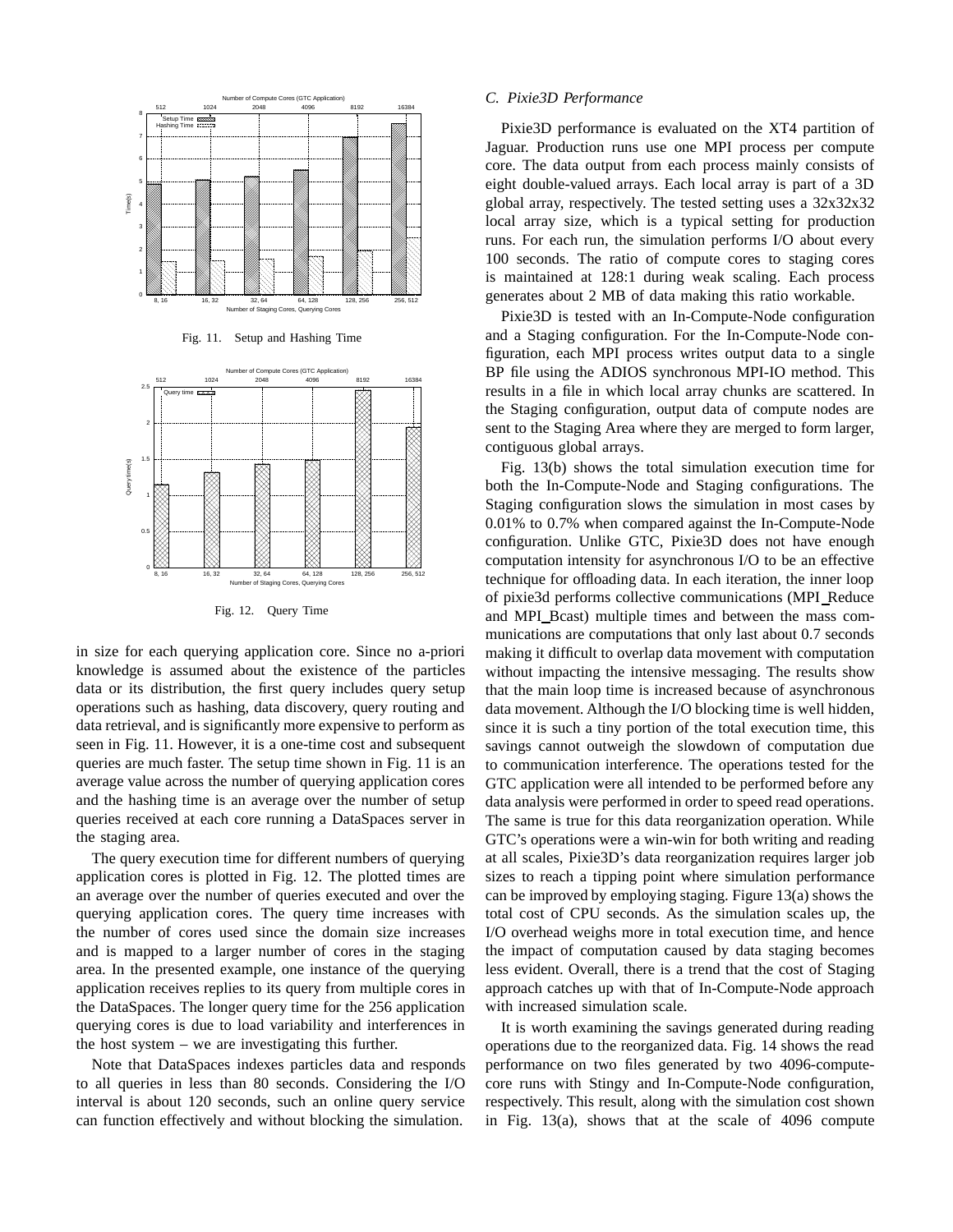



(a) Improvement of Pixie3D Simulation Performance and Cost 1,600

Fig. 13. Pixie3D Simulation Performance



Fig. 14. Time to read one global array of one time step from two 80GB BP files. 'merged' denotes the read time from a file written from Staging Area and 'unmerged' denotes the read time from a file written from compute nodes directly. Both files are generated by 4096-compute-core runs.

cores, 0.93% additional cost in simulation yields 10 times improvement in read performance of output data. This saving is more evident as scale increases.

In summary, the performance results show that in-transit data manipulation enabled by PreDatA middleware can improve the latency to operation completion compared with offline approach, reduce overall wall clock time of simulation even compared to online configuration at large scales, and reduce the impact on the shared file system when compared against both online and offline configurations. It is also shown that high-level data services can be efficiently built on top of PreDatA middleware.

### VII. RELATED WORK

In this section we summarize previous research related to PreDatA work.

*Scalable I/O and Data Analytics*. Efficient access, understanding and management of voluminous and complex data

generated by scientific simulations presents daunting challenges to both computational and computer scientists [18], [37]. Recent work in parallel file systems [8], [35], [50] and I/O middleware [21], [30], [40], [52], [54] aims at optimizing data storage and access for scientific application workloads. Beyond pure high I/O bandwidth, however, scientists also require complex data analysis, search, and visualization technologies to facilitate better understanding of their data. Specialized data preparation, such as sorting, filtering, and indexing, is needed before data can be understood or visualized [9], [41], [45]. Our work extends the I/O middleware stack to exploit computational power along the output data flow to perform data preparation, characterization, and reorganization, which would facilitate subsequent data analysis.

*Data Staging and Offloading in supercomputers*. Previous work on data staging and asynchronous I/O [4], [15], [24], [25], [32], [34], [43] derives substantial performance advantages from hiding I/O latency with asynchronous data movement. Our recent work [1], [2] shows the importance of minimizing interference of asynchronous data movement with the application to achieve overall improvements in simulation time. One observation is that the computational resources on staging nodes are often under-utilized and the time interval between I/O dumps are sufficient for extra processing on buffered data. In this paper, we take one step forward and demonstrate the use of staging nodes for a diversity of data operations to achieve not only high write performance, but high read performance and timely monitoring of output data and simulation.

*Active Storage*. Active Storage [39] deploys data processing operations directly on the storage nodes where the data are buffered to reduce the amount of data movement between storage and compute nodes. The storage nodes have limited computation and memory resources which are shared among applications, so one potential problem with Active Storage is how to manage such resources to meet deadlines for multiple applications and minimize performance downgrade of storage nodes. Abacus [5] demonstrates the benefit of flexible, dynamic function placement in Active Storage, and we are planning to investigate similar mechanism for Staging Area.

*In-situ Data Analytics and Visualization*. Hercules [48] applies an end-to-end approach to tightly couple together all simulation components, including meshing, partitioning, solver, and visualization, and runs all components on the same supercomputer. It eliminates intermediate I/O and data movement between simulation components to address the I/O bottleneck, but requires scaling data analysis and visualization to the level where simulation runs and all simulation components needed to be changed to efficiently share data with each other. PreDatA couples the staging area with the application more loosely and through the ADIOS interface, which requires minimal changes to application code and provides more flexibility of composing the simulation pipeline.

*Scientific Workflows*. Scientific workflow systems such as Pegasus [13] and Kepler [31] are used to automate scientific data and simulation management. Unlike the end-to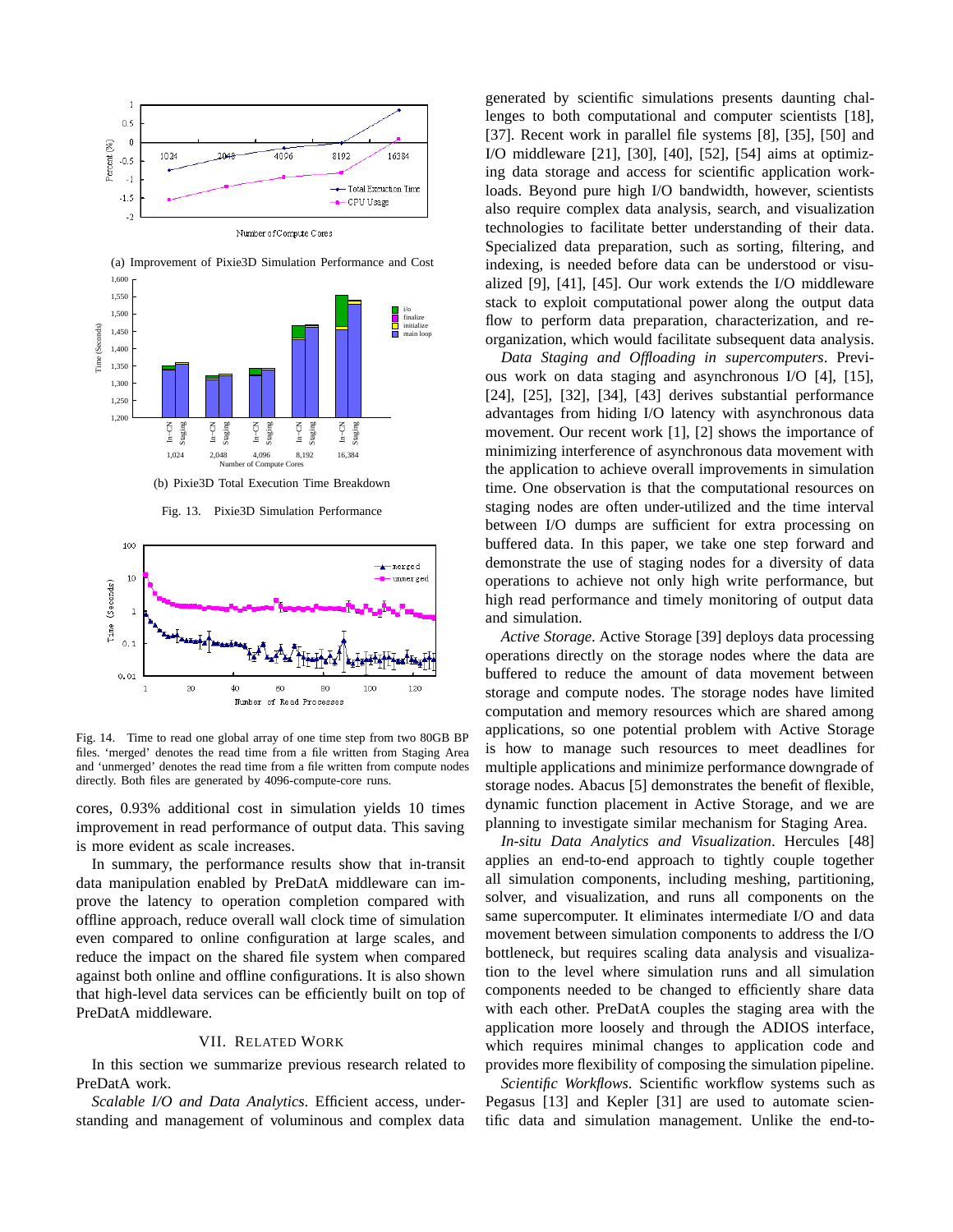end approach used in In-situ visualization mentioned above, components in the workflow are usually connected through file-based interface, so the performance of workflow is very sensitive to data placement and movement and may easily affected by poor I/O performance [12]. PreDatA can serve as the early stage in the whole workflow pipeline and can applies application-specific data reduction, validation, and filtering operation before data hits disk to reduce data volume to be processed by subsequent steps in workflow.

*Scientific Data Stream Processing*. Scientific data stream processing, such as filtering [6], sampling [49], query [26], and transformation [22], is related to our work. PreDatA complements such work and can be used either as an intransit data processing framework for implementing streaming processing tasks, or as a data forwarding layer to directly feed data to existing streaming processing systems.

*Code Coupling*. Memory-to-memory code coupling addresses some of the issues faced by PreDatA, such as data movement and re-distribution [3], [23]. PreDatA provides the underpinnings for supporting the rich model-model communications needed for inter-application interactions [14].

*Interactive Computational Steering*. Runtime steering can aid scientists in debugging and monitoring their simulations [19], [47]. The capability of extracting and inspecting data from running simulation with small overhead and interference makes PreDatA a potential infrastructure for online steering of running application.

*Data-intensive Computing in the HPC Domain*. Recently, there is increasing interest in building high-level abstractions and programming models for data intensive applications in HPC domain. HiMach [46] applies the MapReduce model to analyze molecular dynamics simulation trajectories and shows decent efficiency at tera-byte scale. On the other hand, experiences from implementing materialized ground models [42] show poor performance of MapReduce because some features provided by MapReduce is unnecessary for target application. AllPairs [33] gains similar insights that mismatch between the application workload and the available abstraction can result in poor performance. Currently, PreDatA provides a two-pass streaming processing model which has shown to be sufficient for the applications we have experienced. Investigating new abstraction and programming model will be on agenda when we find new requirements from applications.

By comparing and associating PreDatA with related research efforts, it is clear that PreDatA enhances the flexibility and scalability of current I/O stack on HEC platform and can be used to support a wide range of data analytics to facilitate the storage, monitoring, analysis, and understanding of massive scientific data.

#### VIII. CONCLUSIONS AND FUTURE WORK

This paper presents the PreDatA middleware for preparing and characterizing data 'in-transit', that is, while data is being produced by the large scale simulations running on peta-scale machines. PreDatA offloads output data from a running simulation with low-overhead using asynchronous data extraction.

It also exploits the computational power of dedicated staging nodes to perform select data manipulations. PreDatA enhances the scalability and flexibility of current I/O stacks on HEC platforms and is useful for data pre-processing, runtime data analysis, and inspection. The DataSpaces services now being integrated into PreDatA also demonstrate its potential utility for rich model-model interactions in large-scale HPC codes. Performance evaluations with several production scientific applications on ORNL's Peta-scale machines show the feasibility of the PreDatA approach and show the performance advantages derived from using the PreDatA I/O stack compared to existing synchronous approaches.

We observe that the following key features distinguish the class of preparatory data analysis we address here:

*Easy data movement*. Efficient PreDatA and DataSpaces operations rely on the ability of the infrastructure to transfer data to the preparatory processes without causing measurable overhead to the application.

*Global data knowledge*. The availability of global knowledge is essential in the pre-processing of data for analysis and for application interaction.

*Flexible partitioning of pre-analytics pipeline*. The performance requirements for a pre-analytics pipeline require the ability to flexibly partition complex data processing operations.

*Streaming computation*. The large size of data being processed and the limitation on available memory space within the processing area can limit the scope of viable operations in the processing pipeline. A streaming computational model circumvents these limitations by providing a window on the data in which more expansive pipelines can be utilized.

*Standard programming model*. Scientific developers are familiar with using standard APIs such as MPI for the development of analytical programs. An architecture that seeks to address the needs of the scientific user must be able to utilize standard parallel programs for the pre-analytic data processing pipeline.

Our future work leverages these insights in several ways. First, we plan to define a higher level programming model and abstractions to support a broader set of applications and pre-data analytics, including online data diagnostics and code coupling. Second, we are going to investigate mechanisms for dynamically adapting system configuration and operation placement to cope with changing resource availability or performance characteristics. Third, we will develop performance models for sizing staging areas and provisioning their services.

#### ACKNOWLEDGMENT

This research used resources of the National Center for Computational Sciences at Oak Ridge National Laboratory, which is supported by the Office of Science of the U.S. Department of Energy under Contract No. DE-AC05- 00OR22725. This research is based in part upon work supported by the National Science Foundation through the High- End Computing University Research Activity (HECURA) Grant Number 0621538.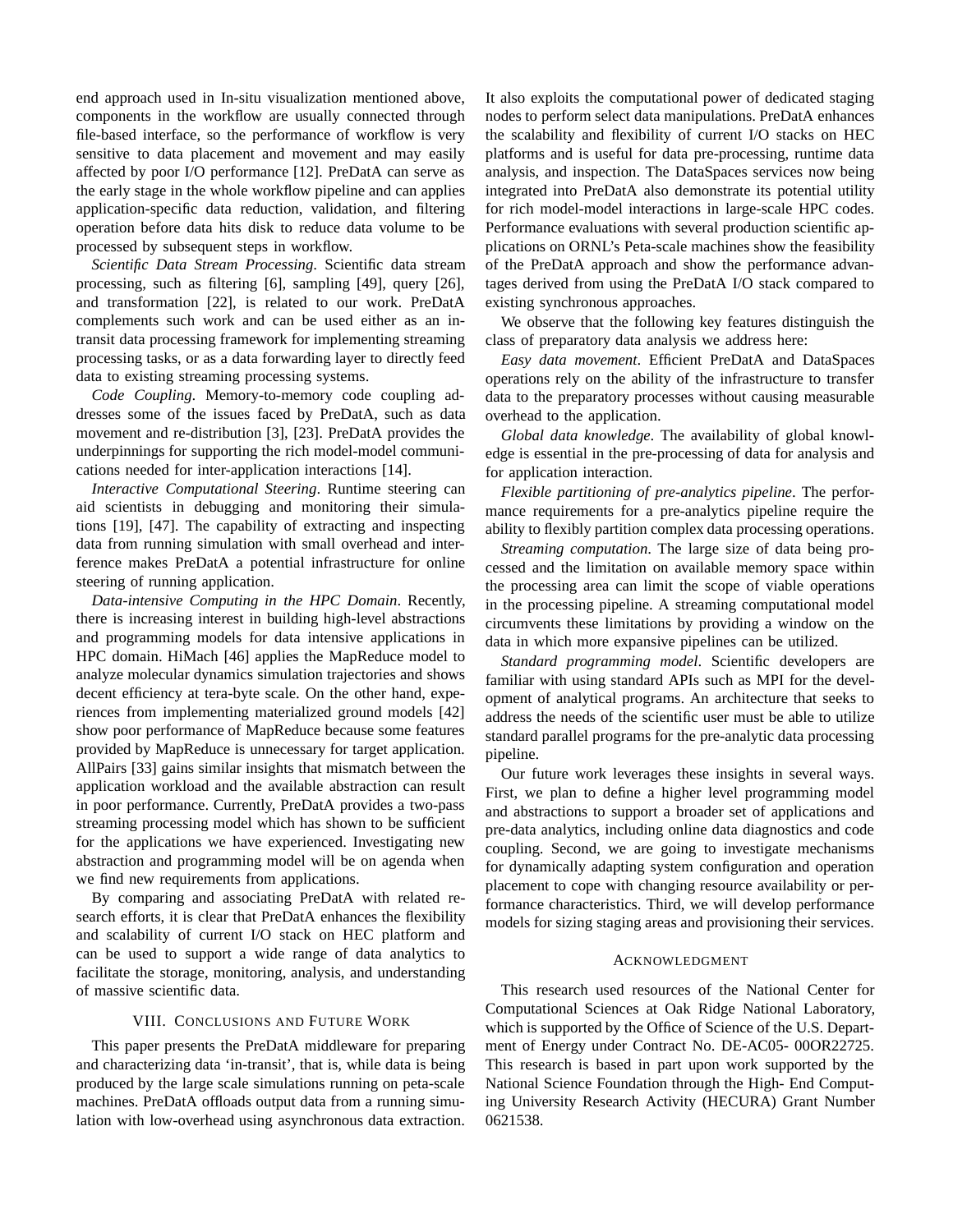#### **REFERENCES**

- [1] Hasan Abbasi, Jay Lofstead, Fang Zheng, Scott Klasky, Karsten Schwan, and Matthew Wolf. Extending i/o through high performance data services. In *CLUSTER*, 2009.
- [2] Hasan Abbasi, Matthew Wolf, Greg Eisenhauer, Scott Klasky, Karsten Schwan, and Fang Zheng. Datastager: scalable data staging services for petascale applications. In *HPDC*, 2009.
- [3] Hasan Abbasi, Matthew Wolf, Karsten Schwan, Greg Eisenhauer, and A. Hilton. Xchange: coupling parallel applications in a dynamic environment. In *CLUSTER*, 2004.
- [4] Nawab Ali, Philip Carns, Kamil Iskra, Dries Kimpe, Samuel Lang, Robert Latham, Robert Ross, Lee Ward, and P. Sadayappan. Scalable i/o forwarding framework for high-performance computing systems. In *CLUSTER*, 2009.
- [5] Khalil Amiri, David Petrou, Gregory R. Ganger, and Garth A. Gibson. Dynamic function placement for data-intensive cluster computing. In *USENIX Annual Technical Conference*, 2000.
- [6] Michael D. Beynon, Renato Ferreira, Tahsin M. Kurç, Alan Sussman, and Joel H. Saltz. Datacutter: Middleware for filtering very large scientific datasets on archival storage systems. In *MSST*, 2000.
- [7] Ron Brightwell, Trammell Hudson, Kevin T. Pedretti, Rolf Riesen, and Keith D. Underwood. Implementation and performance of portals 3.3 on the cray xt3. In *CLUSTER*, 2005.
- [8] Philip Carns, Sam Lang, Robert Ross, Murali Vilayannur, Julian Kunkel, and Thomas Ludwig. Small-file access in parallel file systems. In *IPDPS*, 2009.
- [9] SDM Center. Scidac scientific data management center. https://sdm.lbl. gov/sdmcenter/, September 2009.
- [10] L. Chacón. A non-staggered, conservative,  $\nabla sB \rightarrow 0$ , finitevolume scheme for 3D implicit extended magnetohydrodynamics in curvilinear geometries. *Computer Physics Communications*, 163:143– 171, November 2004.
- [11] Jeffrey Dean and Sanjay Ghemawat. Mapreduce: simplified data processing on large clusters. In *OSDI*, 2004.
- [12] Ewa Deelman and Ann Chervenak. Data management challenges of data-intensive scientific workflows. In *CCGRID*, 2008.
- [13] Ewa Deelman, Gurmeet Singh, Mei hui Su, James Blythe, A Gil, Carl Kesselman, Gaurang Mehta, Karan Vahi, G. Bruce Berriman, John Good, Anastasia Laity, Joseph C. Jacob, and Daniel S. Katz. Pegasus: a framework for mapping complex scientific workflows onto distributed systems. *Scientific Programming Journal*, 13:219–237, 2005.
- [14] Ciprian Docan, Manish Parashar, Julian Cummings, Norbert Podhorszki, and Scott Klasky. Experiments with Memory-to-Memory Coupling for End-to-End Fusion Simulation Workflows. Technical Report TR-104, Center for Autonomic Computing (CAC), Rutgers University, July 2009.
- [15] Ciprian Docan, Manish Parashar, and Scott Klasky. Dart: a substrate for high speed asynchronous data io. In *HPDC*, 2008.
- [16] Greg Eisenhauer. Evpath: event transport middleware layer. http://www. cc.gatech.edu/systems/projects/EVPath/, September 2009.
- [17] Greg Eisenhauer, Fabián E. Bustamante, and Karsten Schwan. Native data representation: An efficient wire format for high-performance distributed computing. *IEEE Trans. Parallel Distrib. Syst.*, 13(12):1234– 1246, 2002.
- [18] Jim Gray, David T. Liu, Maria Nieto-Santisteban, Alex Szalay, David J. DeWitt, and Gerd Heber. Scientific data management in the coming decade. *SIGMOD Rec.*, 34(4):34–41, 2005.
- [19] Weiming Gu, Greg Eisenhauer, Karsten Schwan, and Jeffrey S. Vetter. Falcon: On-line monitoring for steering parallel programs. *Concurrency - Practice and Experience*, 10(9):699–736, 1998.
- [20] Chad Jones, Kwan-Liu Ma, Allen Sanderson, and Lee Roy Myers Jr. Visual interrogation of gyrokinetic particle simulations. *J. Phys.: Conf. Ser.*, 78(012033):6, 2007.
- [21] Wei keng Liao and Alok N. Choudhary. Dynamically adapting file domain partitioning methods for collective i/o based on underlying parallel file system locking protocols. In *SC*, 2008.
- [22] S. Klasky, S. Ethier, Z. Lin, K. Martins, D. McCune, and R. Samtaney. Grid -based parallel data streaming implemented for the gyrokinetic toroidal code. In *SC*. IEEE Computer Society, 2003.
- [23] Jae-Yong Lee and Alan Sussman. High performance communication between parallel programs. In *IPDPS*, 2005.
- [24] Jonghyun Lee, Robert B. Ross, S. Atchley, M. Beck, and Rajeev Thakur. Mpi-io/l: efficient remote i/o for mpi-io via logistical networking. In *IPDPS*, 2006.
- [25] Jonghyun Lee, Robert B. Ross, Rajeev Thakur, Xiaosong Ma, and Marianne Winslett. Rfs: efficient and flexible remote file access for mpi-io. In *CLUSTER*, 2004.
- [26] Ying Liu, Nithya Vijayakumar, and Beth Plale. Stream processing in data-driven computational science. In *GRID*, 2006.
- [27] Jay Lofstead, Scott Klasky, Karsten Schwan, Norbert Podhorszki, and Chen Jin. Flexible io and integration for scientific codes through the adaptable io system (adios). In *CLADE at HPDC*, 2008.
- [28] Jay Lofstead, Qing Liu, Scott Klasky, Michael Booth, Ron Oldfield, Karsten Schwan, and Matthew Wolf. High performance io on busy systems. In *PDSW at SC*, 2009.
- [29] Jay Lofstead, Fang Zheng, Scott Klasky, and Karsten Schwan. Input/output apis and data organization for high performance scientific computing. In *PDSW at SC*, 2008.
- [30] Jay Lofstead, Fang Zheng, Scott Klasky, and Karsten Schwan. Adaptable, metadata rich io methods for portable high performance io. In *In IPDPS*, 2009.
- [31] Bertram Ludäscher, Ilkay Altintas, Chad Berkley, Dan Higgins, Efrat Jaeger, Matthew Jones, Edward A. Lee, Jing Tao, and Yang Zhao. Scientific workflow management and the kepler system. *Concurrency and Computation: Practice and Experience*, 18(10):1039–1065, 2006.
- [32] Xiaosong Ma, Jonghyun Lee, and Marianne Winslett. High-level buffering for hiding periodic output cost in scientific simulations. *IEEE Trans. Parallel Distrib. Syst.*, 17(3):193–204, 2006.
- [33] Christopher Moretti, Jared Bulosan, Douglas Thain, and Patrick J. Flynn. All-pairs: An abstraction for data-intensive cloud computing. In *IPDPS*, 2008.
- [34] Arifa Nisar, Wei keng Liao, and Alok N. Choudhary. Scaling parallel i/o performance through i/o delegate and caching system. In *SC*, 2008.
- [35] Ron Oldfield, Lee Ward, Rolf Riesen, Arthur B. Maccabe, Patrick Widener, and Todd Kordenbrock. Lightweight i/o for scientific applications. In *CLUSTER*, 2006.
- [36] Stan Park and Kai Shen. A performance evaluation of scientific i/o workloads on flash-based ssds. In *IASDS at CLUSTER*, 2009.
- [37] PDSI. Scidac petascale data storage institute. http://www.pdsi-scidac. org/, September 2009.
- [38] PGPLOT. Pgplot graphics subroutine library. http://www.astro.caltech. edu/∼tjp/pgplot/, September 2009.
- [39] Juan Piernas, Jarek Nieplocha, and Evan J. Felix. Evaluation of active storage strategies for the lustre parallel file system. In *SC*, 2007.
- [40] Milo Polte, Jiri Simsa, Wittawat Tantisiriroj, and Garth Gibson. Fast log-based concurrent writing of checkpoints. In *PDSW at SC*, 2008.
- [41] Oliver Rübel, Prabhat, Kesheng Wu, Hank Childs, Jeremy Meredith, Cameron G. R. Geddes, Estelle Cormier-Michel, Sean Ahern, Gunther H. Weber, Peter Messmer, Hans Hagen, Bernd Hamann, and E. Wes Bethel. High performance multivariate visual data exploration for extremely large data. In *SC*, 2008.
- [42] Steven W. Schlosser, Michael P. Ryan, Ricardo Taborda-Rios, Julio López, David R. O'Hallaron, and Jacobo Bielak. Materialized community ground models for large-scale earthquake simulation. In *SC*, 2008.
- [43] K. E. Seamons, Y. Chen, P. Jones, J. Jozwiak, and M. Winslett. Serverdirected collective i/o in panda. In *SC*, 1995.
- [44] Rishi Rakesh Sinha and Marianne Winslett. Multi-resolution bitmap indexes for scientific data. *ACM Trans. Database Syst.*, 32(3):16, 2007.
- [45] Kurt Stockinger, John Shalf, E. Wes Bethel, and Kesheng Wu. Dex: Increasing the capability of scientific data analysis pipelines by using efficient bitmap indices to accelerate scientific visualization. In *SSDBM*, 2005.
- [46] Tiankai Tu, Charles A. Rendleman, David W. Borhani, Ron O. Dror, Justin Gullingsrud, Morten Ø. Jensen, John L. Klepeis, Paul Maragakis, Patrick Miller, Kate A. Stafford, and David E. Shaw. A scalable parallel framework for analyzing terascale molecular dynamics simulation trajectories. In *SC*, 2008.
- [47] Tiankai Tu, Hongfeng Yu, Jacobo Bielak, Omar Ghattas, Julio C. López, Kwan-Liu Ma, David R. O'Hallaron, Leonardo Ramirez-Guzman, Nathan Stone, Ricardo Taborda-Rios, and John Urbanic. Analytics challenge - remote runtime steering of integrated terascale simulation and visualization. In *SC*, 2006.
- [48] Tiankai Tu, Hongfeng Yu, Leonardo Ramirez-Guzman, Jacobo Bielak, Omar Ghattas, Kwan-Liu Ma, and David R. O'Hallaron. Scalable systems software - from mesh generation to scientific visualization: an end-to-end approach to parallel supercomputing. In *SC*, 2006.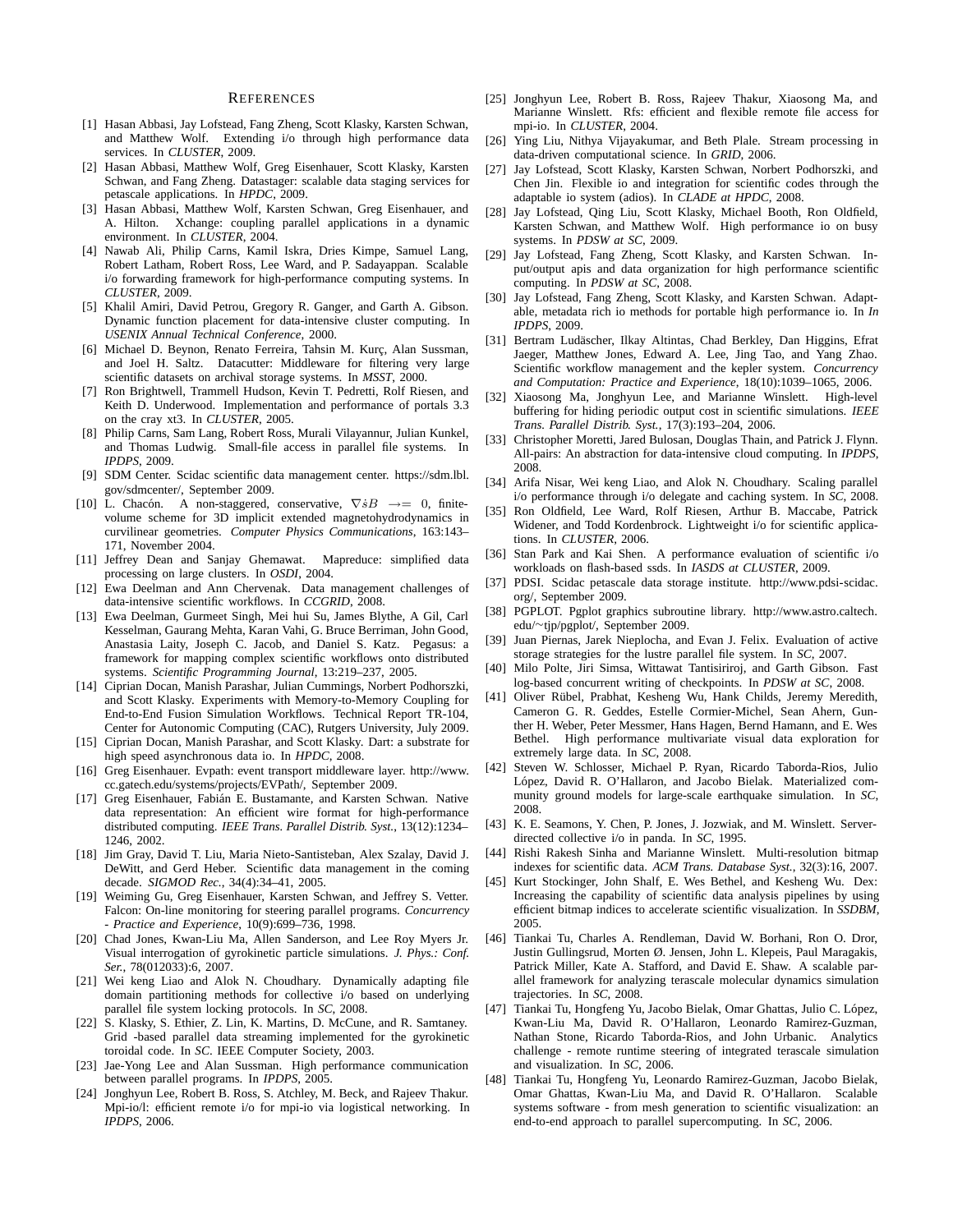- [49] Huai Wang, Srinivasan Parthasarathy, Amol Ghoting, Shirish Tatikonda, Gregory Buehrer, Tahsin M. Kurç, and Joel H. Saltz. Design of a next generation sampling service for large scale data analysis applications. In *ICS*, 2005.
- [50] Brent Welch, Marc Unangst, Zainul Abbasi, Garth A. Gibson, Brian Mueller, Jason Small, Jim Zelenka, and Bin Zhou. Scalable performance of the panasas parallel file system. In *FAST*, 2008.
- [51] Hongfeng Yu and Kwan-Liu Ma. A study of i/o methods for parallel visualization of large-scale data. *Parallel Comput.*, 31(2):167–183, 2005.
- [52] Weikuan Yu, Jeffrey S. Vetter, and Sarp Oral. Performance characterization and optimization of parallel i/o on the cray xt. In *IPDPS*, 2008.
- [53] Li Zhang and Manish Parashar. Seine: a dynamic geometry-based shared-space interaction framework for parallel scientific applications. *Concurrency and Computation: Practice and Experience*, 18(15):1951– 1973, 2006.
- [54] Xuechen Zhang, Song Jiang, and Kei Davis. Making resonance a common case: A high-performance implementation of collective i/o on parallel file systems. In *IPDPS*, 2009.

#### APPENDIX

The programming interface of PreDatA is listed in Table I.